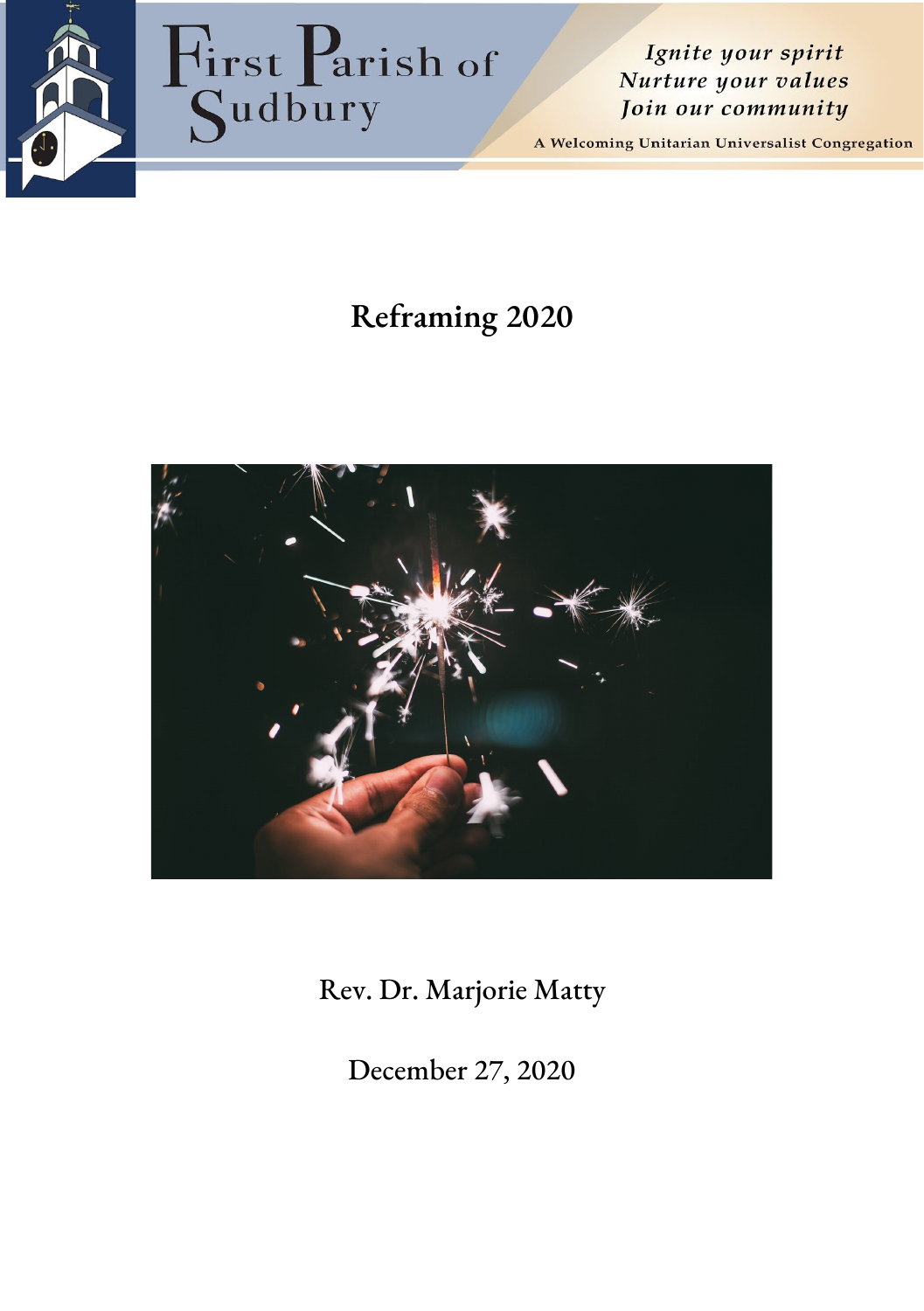## GATHERING TONE

Mvt. I, BWV 590 Johann Sebastian Bach

PRELUDE *Pastorale in F major* Rev. Debra Morris-Bennett, organ

#### WELCOME & OPENING WORDS Rev. Dr. Marjorie Matty

#### CHALICE LIGHTING Rev. Marjorie

Life is a gift for which we are grateful. We gather in community to celebrate the glories and the mysteries of this great gift. We light this chalice as our commitment to one another -Marjorie Montgomery

For the earth forever turning; for the skies, for ev'ry sea; for our lives, for all we cherish, sing we our joyful song of peace. For the mountains, hills, and pastures in their silent majesty; for the stars, for all the heavens, sing we our joyful song of peace. For the sun, for rain and thunder, for the seasons' harmony, for our lives, for all creation, sing we our joyful praise to Thee. For the world we raise our voices, for the home that gives us birth; in our joy we sing returning home to our bluegreen hills of earth. READING To Light the Darkness and Begin Again Rev. Marjorie D. Scott Cooper MUSICAL INTERLUDE *The Peace of Wild Things* First Parish Choir from "The Great Trees" by Gwyneth Walker

| SERMON | "Reframing 2020" | Rev. Marjorie |
|--------|------------------|---------------|
|        |                  |               |

## HYMN #163 *For the Earth Forever Turning* Rev. Debra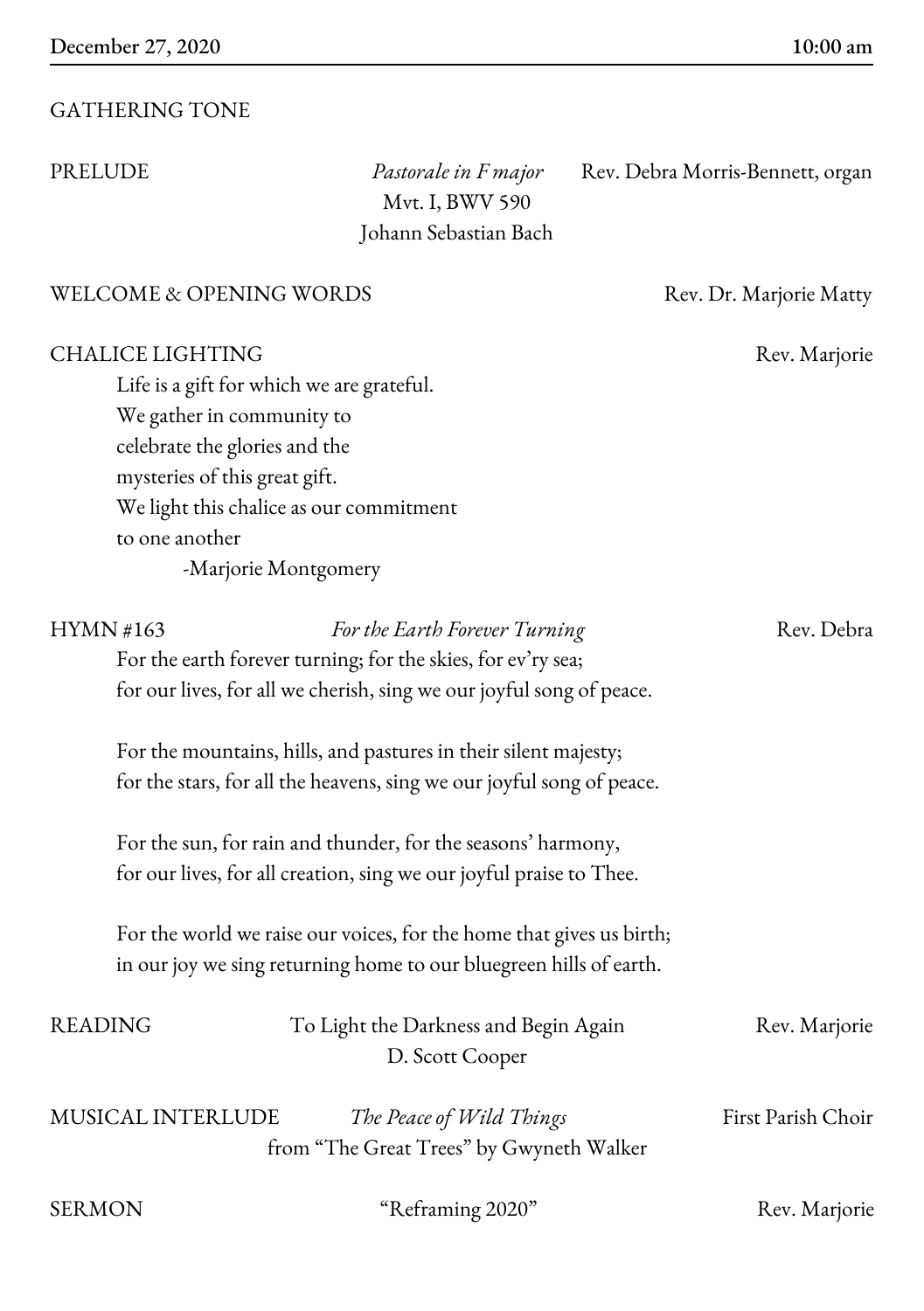## SILENT MEDITATION

| <b>OFFERING</b>                                                                                                                                                                                           | Sarabande<br>Clif Hardin                            | Rev. Debra, piano                                |
|-----------------------------------------------------------------------------------------------------------------------------------------------------------------------------------------------------------|-----------------------------------------------------|--------------------------------------------------|
| <b>CHALICE EXTINGUISHING</b><br>We extinguish this flame, but not the light of truth,<br>the warmth of community, or the fire of commitment.<br>These we carry in our hearts until we are together again. |                                                     | Rev. Marjorie                                    |
| <b>CLOSING WORDS</b>                                                                                                                                                                                      |                                                     | Rev. Marjorie                                    |
| <b>POSTLUDE</b>                                                                                                                                                                                           | <i>Fantasy - Pieces</i> , Op. 73<br>Robert Schumann | Hunter Bennett, clarinet<br>Noriko Yasuda, piano |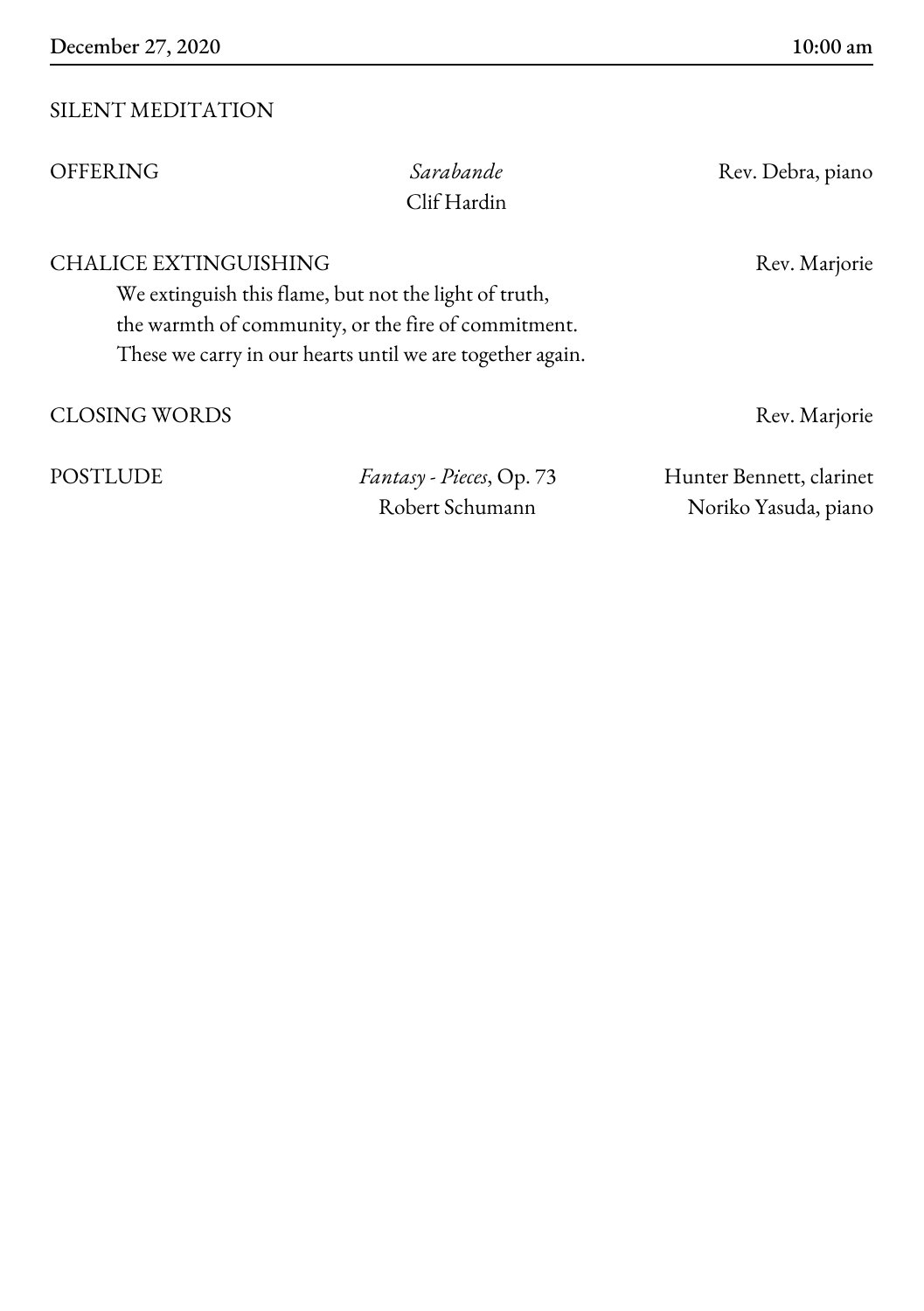Today's service can be accessed via this [link.](https://zoom.us/j/5707250834) If you are prompted for a password, enter 12345.

**Milestones, announcements, and Q&A** will be offered during our online social hour. Please remain in the Zoom meeting after the postlude ends to join us.

## **Thank you to those assisting today!**

*Music:* Rev. Debra Morris-Bennett and Michael Tyo

## **Remote Offering**

We offer two options for giving remotely.

*Online*: [Click](https://gp.vancopayments.com/gpo/#/donateNow/5bb8e8a5-ce0f-4409-894d-d4217da) here to be taken to our online payments portal. If this is your first time using the portal, you will need to create an account using the link in the top-right corner of your screen. Then, select the fund you would like to donate to, whether the gift is one-time or recurring, and put in the amount you would like to give.

*By text message*: Simply text 833-448-6403 with the amount you would like to give in the body of your text (over \$3). The first time you give this way, you will be directed to fill in your personal and credit card info. Submit, and receive a receipt by email and text!

We thank you for your generosity!

*As FPS is charged 2.75% of each credit card transaction, we ask you to consider adding this percentage to your total gift.*

ONE LICENSE #A-736559